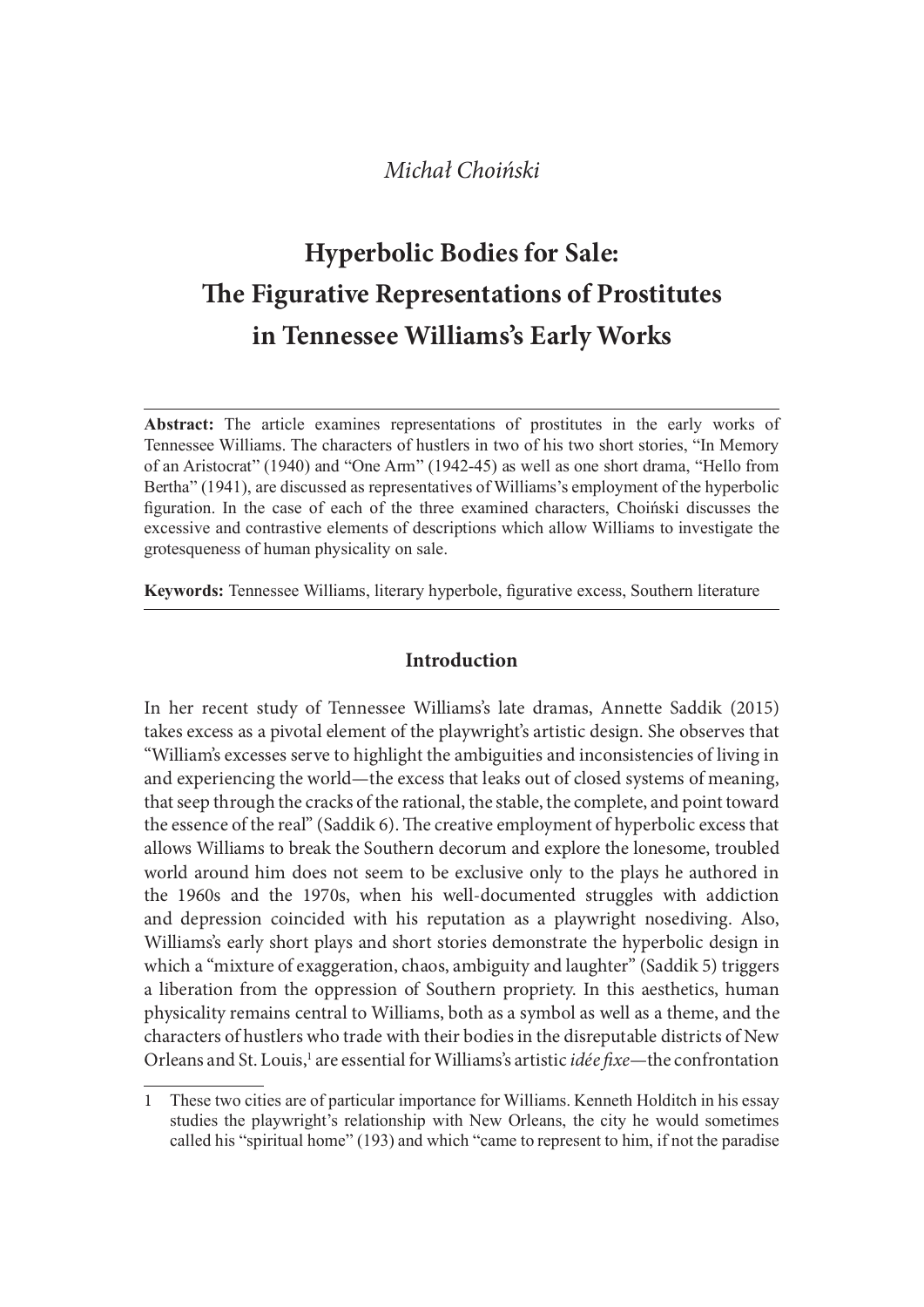between the carnal and the spiritual.2 In this article, three of Williams's early texts, two short stories, "In Memory of an Aristocrat" (1940), "One Arm" (1942-45) and one short drama, "Hello from Bertha" (1941), are studied to explore the tensions that surround Williams's hyperbolic representations of hustlers and their bodies.<sup>3</sup>

## Plastic Hyperbole

A large part of Williams's spectacular success as a playwright can be attributed to his "plastic" theatrical design. A good example of it is his "memory play," which incorporated the psychological realism of despondency and desire with an unrealistic space, in which music and lights signified the removal from the present moment, and Strindbergian expressionism coalesced with the symbolism and neo-romantic storylines of tragic love, allowed Williams to appeal to the sensitivity of his audience on a fundamentally new level. Williams's hallmark "plastic" plays, like Glass Menagerie (1944) or A Streetcar Named Desire (1947) combine this artistic design with a plotline characterized by a fundamental clash of opposites, one in which contrastive excess violates the decorum. For Williams, pushing things beyond proportions became a vital means of artistic engagement. "plastic" theatrical design. A good example of it is his "nemory play," which<br>or prorated the psychological realism of despondency and desire with an unrealistic<br>ce, in which music and lights signified the removal from the

Excessive figuration, although discrepant and disruptive, essentially remains a manner of discovery. As a trope, hyperbole<sup>4</sup> constitutes a statement that is untruthful, and whose absurdity challenges what is deemed possible and acceptable. When the shock triggered by the discord between the excess and the decorum wears

of his youth, an essential liberating element for the developing artist" (194). In contrast, traumatising childhood as well as the decay of innocence, and refer notoriously as "St. Pollution" (Lahr 794).

<sup>2</sup> Willams's duality between the body and the spirit has been the object of much critical attention. For instance, Falk pointed out that in some plays, Williams seeks to confront the Victorian repression and obsessive propriety in the South (70-71); in consequence, the carnal passion becomes "the only valid expression for life" and that the "opposite of passion is death" (76). Alice Griffin's study of *Summer and Smoke* (81-103) discusses how Alma awakens to her body, against the background of the antagonistic coupling of the spirit and the flesh. Most recently, Sigel, in his study of Williams's "metaphysics" moves Let the mean of discovery. As a trop-by-period of the means of artistic engagement,<br>
Excessive figuration, although discrepant and disruptive, essentially<br>
interactions a manner of discovery. As a trop-b, hyperbole<sup>4</sup> con should not be viewed as an exclusive duo, but as two sides of a "running dialogue" (111) which are not as segregated as they would seem. of his youth, an essential liberating element for the developing artist" (194). In contrast, as stressed by Lahr, Williams loathed St. Louis, which he would associate with his taumatising childhood as well as the decay of of in syourin, an essential interating element for the developing arrist (194). In contrast, the bustlemanising childhood as well as the decay of innocence, and refer notoriously as "St. traumationing childhood as well as

<sup>3</sup> This article presents some of the results of the research grant "Hyperbole in the Writings" of American Southern Authors," carried out in the Institute of English Studies at the Jagiellonian University in the years 2017-2019, financed by the Polish National Science Center (OPUS 2016/23/B/HS2/01207).

aesthetics (e.g. Harpham), or Baroque literature (e.g. Johnson). Claudia Claridge's book is the only study of the hyperbole as a linguistic phenomenon.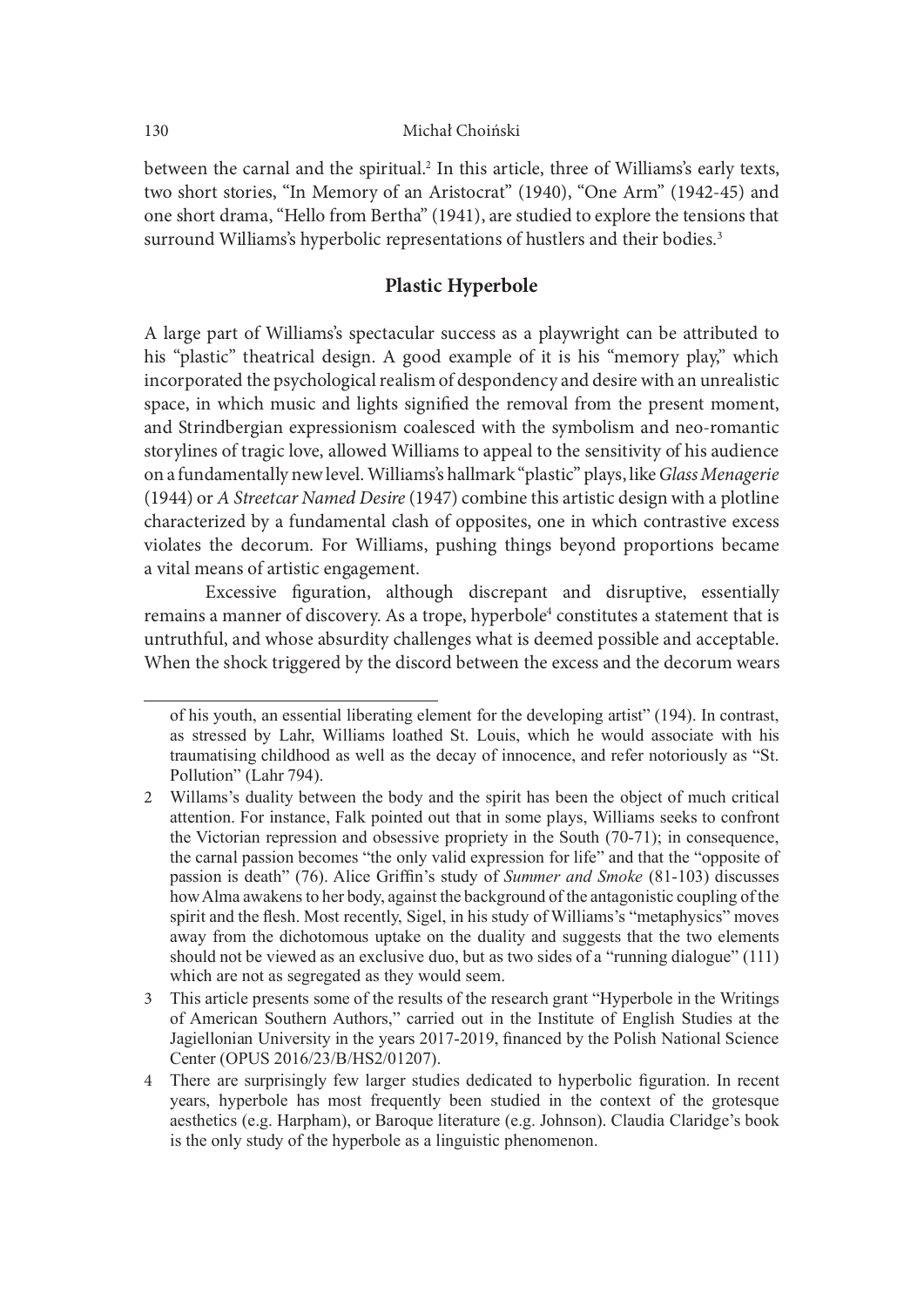off, a new meaning is generated. Thus, hyperbole does not aim to challenge what is deemed valid and true, nor does it seek to substitute it. A revelation through shock rather than deception remains the communicative goal of the hyperbolic mode, and the hyperbolic disruption and contrast is, ultimately, constructive. As pointed out by Johnson, "the hyperbolist uses the disruption of literal sense to communicate what could not have been otherwise communicated" (11). In this sense, Williams's artistic thought is fundamentally hyperbolic, and his artistic rules of engagement are conditioned by the hyperbolic mode and the clash of opposites pushed to the extreme.

Williams's management of the hyperbolic mode is notorious for the destruction of the characters who are subjected to the excessive, contrastive pressures. A number of his texts, such as A Streetcar Named Desire or A Portrait of a Madonna, feature a Southern belle who withers away, unable to withstand the pressures generated by an oppressive reality. Williams's texts are littered with such fastidious ladies, arguably an infamous archetype in his drama, indispensable in the portrayal of the complexities of the South, blown up out of all proportions, repressed, unable to confront their own grotesqueness and adhering to a matrix of prescriptive social rules and conventions. Williams perceived similar conflicts in his own psyche, and the "combination of Puritan and Cavalier" strains in his blood, as he admitted, "may be accountable for the conflicting impulses I often represent in the people I write about" (Where I Live 65). Williams's Southern belles are hungry for affection and, having been deprived of love, they wither away, gradually collapsing under the force of the social and carnal pressures at play. Williams's employment of the hyperbolic mode leads to their gradual dissolution, symbolically culminating in their forceful removal to an asylum, an institution which objectifies them and violently contains their excess. This is exactly the ultimate fate of Blanche De Bois from A Streetcar Named Desire, Bertha from "Hello from Bertha" or Mrs Collins from A Portrait of Madonna.

Obviously, Williams's perception of the mental asylum was heavily informed by the incarceration of his sister Rose, who suffered from progressive schizophrenia and was placed in St Vincent's Sanitarium in 1937, and then in the State Asylum in Farmington, Missouri. According to Bak, Williams's sister remained simultaneously his artistic "muse" and "security blanket" (3). As a source of a painful sense of loss and guilt, she was also Williams's most important artistic inspiration.5 When all pharmacological treatments brought no results, Rose was subjected to almost sixty electroshock treatments as well as one of the first prefrontal lobotomies performed in America. The invasive procedure was to alleviate the illness and end the family de leads to their gradual dissolution, symbolically culminating in their forceful<br>oroval to an asylum, an institution which objectifies them and violently contains<br>ir excess. This is exactly the ultimate fate of Blanche De

<sup>5</sup> In an article on Tennessee and Rose Williams, Michael Paller argues that the relationship between the two siblings is in fact more complex than mere artistic inspiration, and should be more likened to a "dialogue" (70). Paller suggests that upon closer scrutiny, Tennessee's relationship with his sister was much more conflicted and discordant than one would think.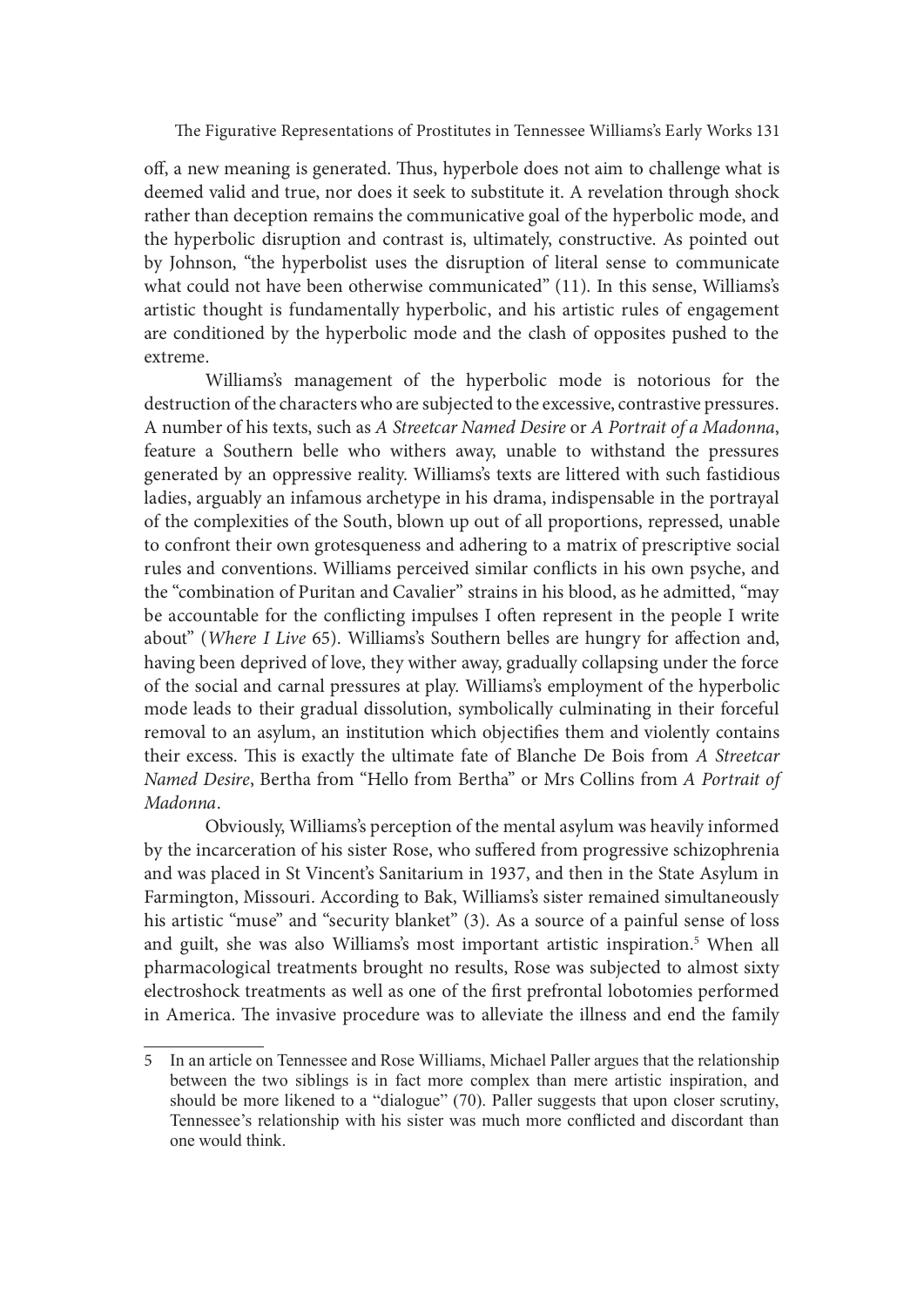ordeal of Rose's dementia, however, it only sedated Rose and rendered her artificially tranquil. Little wonder that, for Williams, the hospital would be associated with ominous oppression, danger and loss of identity.

In Williams's artistic formula, an oppressed Southern belle inevitably fades away over time. Her decay is caused by an inability to cope with the surmounting tensions, as well as an encounter with the male, carnal brute, who exposes the Southern belle's detachment and lack of balance. When exposed, the Southern belles flee, just as Blanche De Boise did before she came to her sister's doorstep—and in this way become central, fugitive figures in Williams's world. In the words of Boxill, "The faded belle and the wanderer, the has-been and the might-have-been, are elegiac characters of the 'the fugitive kind' and still-born poets whose muffled outcries are destined to oblivion the tyranny of time" (38).

For Williams, however, the fastidiousness and escapism of his fictional Southern belle is just a façade behind which repressed passions and desires are stored. Paradoxically, there is a short road from a Southern belle to a harlot, and artificial chastity can easily change into promiscuity when carnal impulses cease to be inhibited. As Williams writes of Tallulah Bankhead, an actress who famously played the role of Blanche DuBois in the 1956 revival of A Streetcar Named Desire: "There are certain kinds of Southern ladies who could be called tramps, if you want to use abusive language toward ladies. I suppose you could say Tallulah was a tramp, in the elegant sense. I remember she never wanted to interrupt a conversation for bodily functions" (Memoirs 47). The focus on the corporeal and the shattering of the rules of propriety, whether by engaging in promiscuity as a result of a lack of a proper occupation (like Blanche DuBois), or by "saying yes" to travelling salesmen to ease the aching soul (like Alma Winemiller from Summer and Smoke), allows Williams's characters to deconstruct the Southern decorum. The epitome of this subversion in Williams's drama are his depictions of characters who work as hustlers.

### Williams's Nightingale Encounters

In his notorious Memoirs, Williams wrote openly and extensively about his experiences with prostitutes. In New Orleans he visited a "delightfully scandalous night spot on Bourbon Street which features the topless and bottomless go-go boys—all of whom are hustlers and some of whom are very pretty indeed" (75). Williams sought to remain cautious, when possible, giving advice to his readers: on the Bourbon Street, "boys wear G-strings only—so you can be pretty sure what you're getting. I would recommend, however, that penetration be avoided, as they are most probably all infected with clap in the ass" (75). When in Rome, Williams likewise indulged in numerous "nightingale" encounters, as he dubbed them. A "cynical" colleague of his stressed to him that there are only "two Italian phrases" he has to know "to enjoy [himself] in Rome, "Dove vai?" and "Quanto costa?" (144). Williams was far from condemnatory of prostitution, and he continued to be fascinated by how the sexual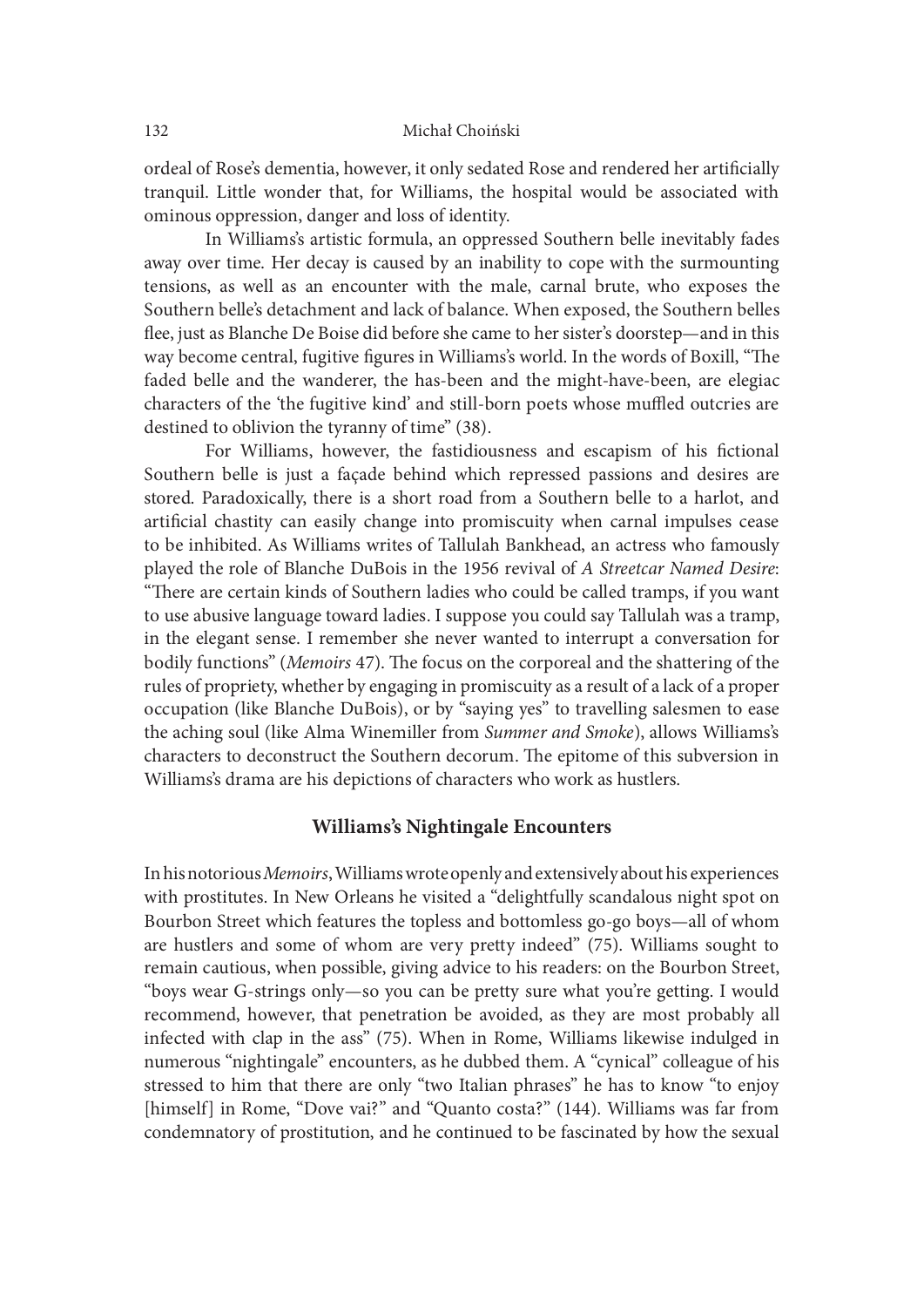act is redefined by a transactional context. When the body becomes an object of financial exchange, and all flirtatious games are jettisoned as redundant, the issues of desire and its fulfillment and repression are reduced to fundamentals. The cold simplicity of monetary exchange which substitutes affection, precludes ambiguities and illusory pretenses. For Williams, the sexual act in such a context is a study of human nature.

At the same time, the corporal is placed to the fore. Furthermore, if the physical and the spiritual are in a binary relationship in Williams's world, and bound in perpetual competition, the absence of one element pushes the other into a state of overdrive. Thus, for the playwright, the act of prostitution inescapably hyperbolizes the body. This disruption of equilibrium and corporeal excess necessarily taints the characters of Williams's hustlers with an insatiable longing for the spiritual. If they are nothing but excessive flesh, engaged in objectifying acts of transactional love, deep emotionality is what they crave and, tragically, exactly because of their profession, they cannot become satisfied. This is especially true in the context of how the destructive passage of time deprives them of their attractiveness, leaving them with nothing but illusory, "plastic" memories. Such a disintegrative collapse befalls a plethora of Williams's characters, three of which are discussed below in detail.

## Irene's Expanding Body

The story told in "In Memory of an Aristocrat" by a budding writer-narrator is to a large extent modeled on Williams's experiences. In 1939, in New Orleans, Williams developed a keen interest in the fugitive lives of artists who struggled with the unforgiving nature of the Depression. He described them as the "most destructible element" of the society, as well as the "immature" and "rootless" people, subjected to the "worst lambasting" (Where I Live 13). Their raffish life in the French Quarter, dreams of creative fulfillment and their drive to paint, compose and write in spite of the dire financial situation had a particularly romantic appeal to him. Williams's Vieux Carré, an autobiographical play he started writing in New Orleans and finished only a few decades later, portrays the colourful human landscape of the Quarter, with the boarding house at 722 Toulouse Street populated by such individuals as the Nightingale, a predatory painter suffering from tuberculosis, or Jane, a sick society girl whose partner, Tye is a drug-addicted bouncer in a strip club.

Irene, one of the Quarter "rats," a painter forced to sustain herself with prostitution, must have had a particularly strong impact on Williams, considering how firmly her presence remains visible in his texts. In 1943, during his stay in Santa Monica, Williams wrote the poem "Mornings On Bourbon Street," in which the speaker celebrates the memory of his "companions" from the disreputable part of the French Quarter. Processing the pain of their loss, he asks rhetorically if he can still believe in love. In the long, sentimental enumeration of the images from the Bourbon street, among "pigeons and drunks," the "tall iron horseman before the Cabildo,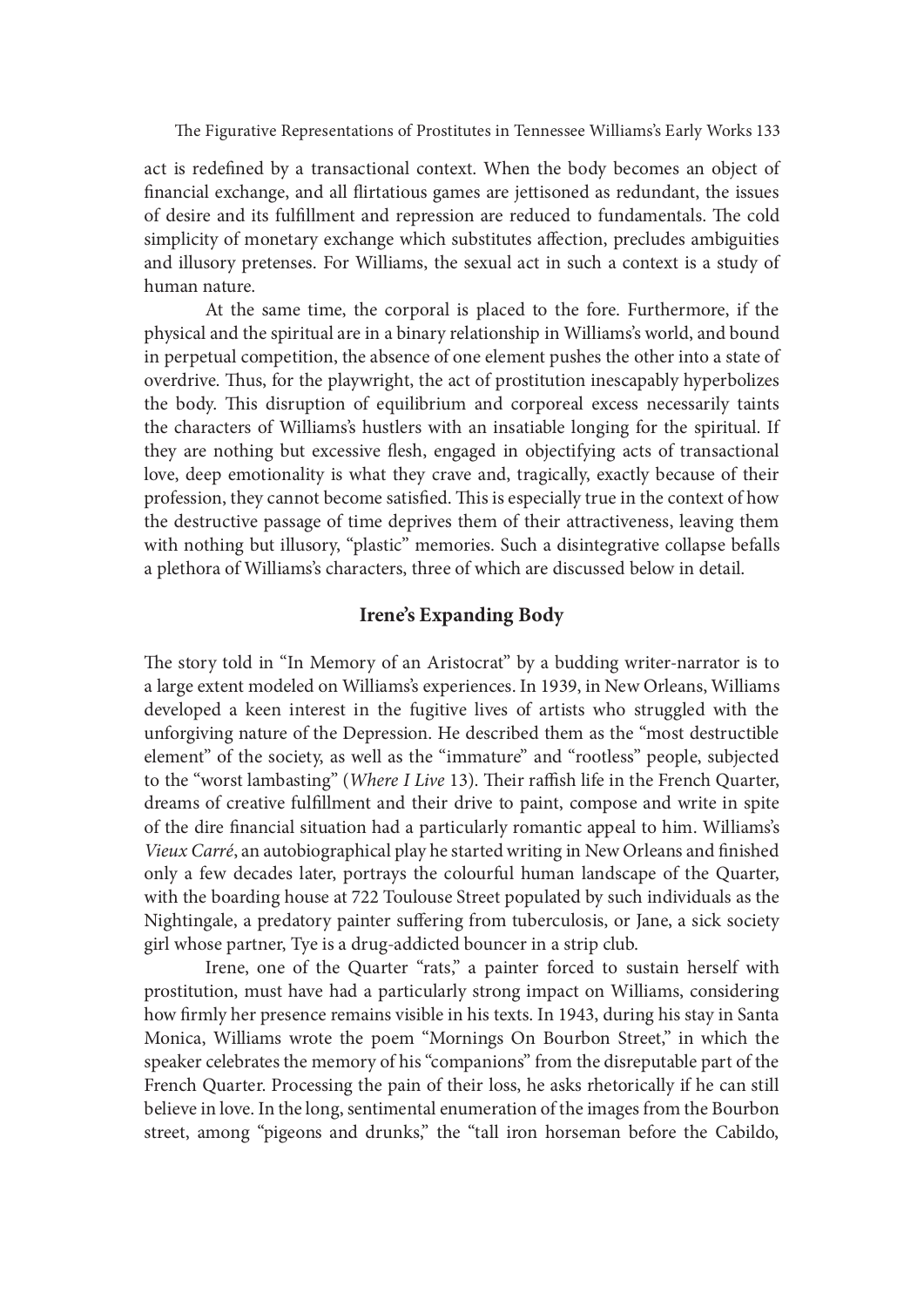tipping his hat so gallantly towards old wharves" and the "rotten-sweet order the Old Quarter had," Irene appears:

He thought of Irene whose body was offered at night behind the cathedral, whose outspoken pictures were hung outdoors, in the public square, as brutal as knuckles smashed into grinning faces[.] (The Collected Poems 72)

Likewise, in his essays, Williams writes of Irene "who painted the most powerful primitive canvases I've ever seen and whispered through shutters to men who passed on the street because she had a body that had to live" (Where I Live 5). Here, the playwright manages to catch the crux of the dramatic paradox of Irene's life. Her body, which she needed to maintain, became the very means she used to uphold herself. Caught in this vicious circle, Irene remains bound to her physicality, unable to realize her artistic potential. Also, the very same Irene remains a direct inspiration for Edith Jelkes in the short story The Night of the Iguana, which later metamorphosed into the play of the same title. The echoes of her conflicted situation are likewise discernable in the dark, promiscuous past Blanche De Boise seeks to escape from, and which Stanley reveals to Mitch, to her detriment.

The narrator of "In Memory of an Aristocrat" develops an anecdotal narrative of how together with Carl, a mediocre fiddler and occasional robber, he would occasionally visit Irene, a painter who in her "crib-like" (89) room, deep in the French Quarter, resorted to prostitution to support herself. Irene is a Willamesque paradox, an artist-harlot, combining two opposing drives: the corporeal and the spiritual. In her, they permeate each other on a fundamental level, and even during sex, she would become inspired and envision artistic designs, interrupting the intercourse to set them down. With this convolution, Irene's body is physically out of balance. She seems asymmetrical and especially the lower part of her body is disproportionately spacious—in the words of the narrator, "everything about her was on a monumental scale" (91). In spite of this irregularity, she was in no way "unpleasant to look at" (91) and exuded a sense of nobility, indicating that she had confronted the adversities of her life with bravery. With her past upon her, it seemed that her potential for fulfillment was curtailed: "There was nearly always an air of quiet laughter about her, together with something that was deeply, incurably hurt" (91). As with all of Williams's lonesome characters, she lived accompanied by auguries of the disaster which would befall her.

For the narrator, Irene's deep artistic intensity would be more connotative of florid poetry than of prolix prose. She painted with "force and precision" (95) that only comes with the "fury of first-rate talent" (95) and the accurate strokes of her brush connoted the potent expressive power of figurative speech. This deep sensitivity and fractious ingenuity generated an insoluble paradox in Irene—"the more I feel" she confessed "the more I am capable of feeling" (95). She was caught in the self-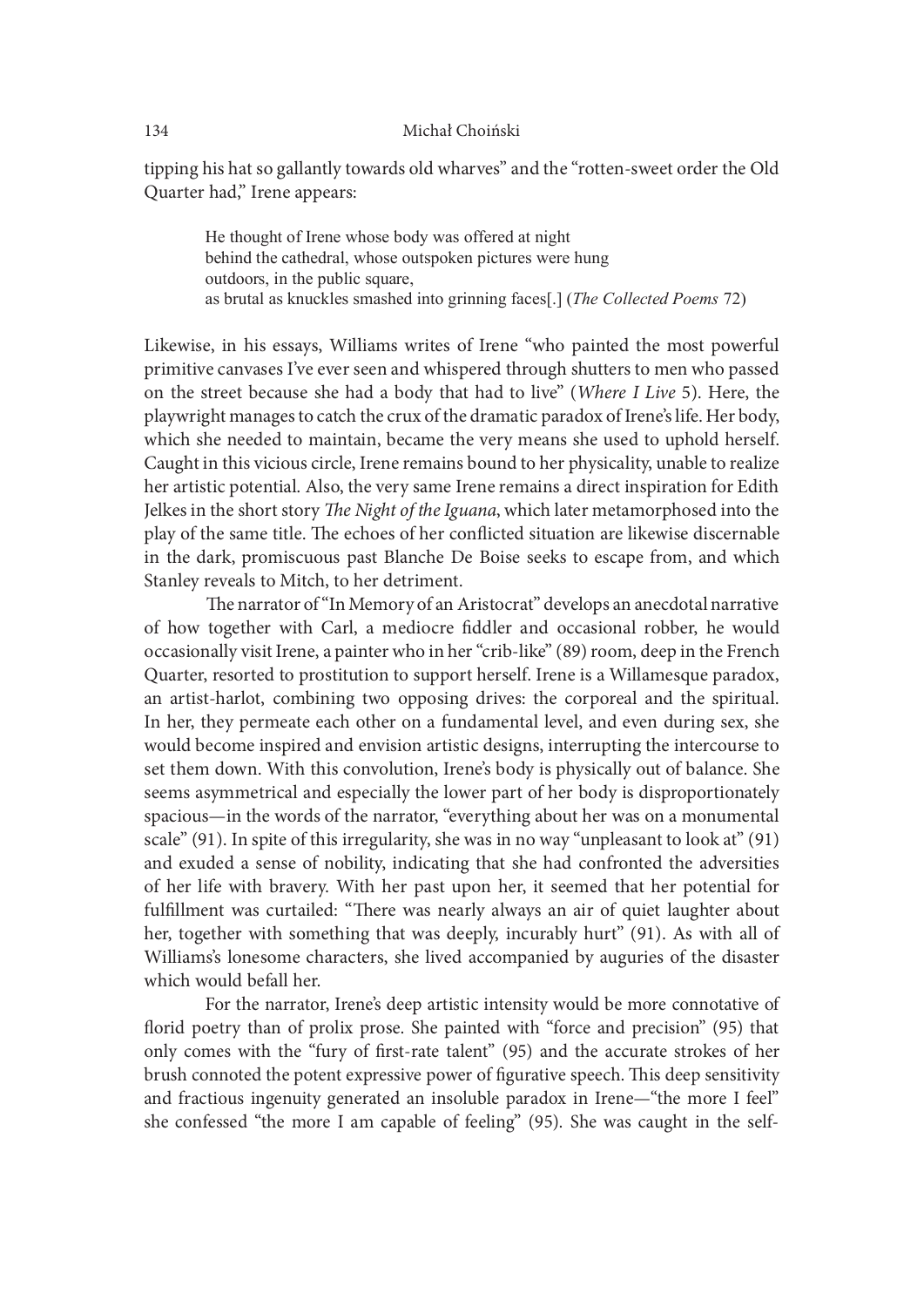perpetuating vortex of affection, which gradually escalated, pushing her to the point of overdrive. So, her fear was that she would eventually turn into an emotional excess and become consumed by the uncontrollable surplus—what actually happens at the end of the story. Her uncontrollability, as if she was "possessed of a demon" (96), was ultimately of destructive nature. For Irene, this drive was also economically perilous in so far as, if she were to lose herself in her emotions, it could render her unable to objectify her body and maintain the profession that enabled her to earn her daily bread.

In his Memoirs, Williams used a similar image of emotional surplus that cannot be contained to talk about Blanche: "She was a demonic creature, the size of her feeling was too great for her to contain without the escape of madness" (55). The striking correspondence of these two characteristics, and even the use of the same words, not only points to Irene as a trial run for Blanche, but also exemplifies how Williams's thought was governed by a similar figurative conceptualization of excess. Both women remain in an essential conflict with themselves, as their bodies cannot figuratively contain the convoluted emotional content of their hearts and their "demonic" uncontrollability. Thus, as is the case with Irene, the body has to expand or, as is the case with Blanche, it has to become the object of dominative violence and be exiled into an asylum.

The manner in which Carl and Irene make up after an argument, with loud sex, full of "gasping, moans, smothered darlings" and "hoarse, rapid breathing" (93- 94), is reminiscent of how satisfying intercourse became a bridge of understanding between Stella and Stanley and allowed them to make up after a fight. Irene's sexuality is as unrestrained as Stella's, while her emotional malady is as pervasive as Blanche's. And, so, the metaphorical container of the body cannot accommodate the emotional excess of the two drives which pushes upon it from within. When Irene wanted to "embrace the whole world" (97), she wanted her body to follow the excessive growth of her inner, spiritual side, which was suppressed by financial limitations as well as her confinement to the small cell-like apartment in the French Quarter. Thus her body is unruly in the sense of its limitlessness, but at the same time, she is aware of how her profession restrains her socially. Irene admits she is "fed up with being a whore" (98) and would like to put "scatological sketches" on other people's walls (98). However, when she submits her paintings for an exhibition, they are rejected because of her notorious reputation and the fact that she supports herself by means of prostitution.

So, when her artistic vision is rejected and the "aristocratic" privilege of a Bohemian painter is lost, she eventually collapses into violent excess and throws a tantrum, hitting one of her critics with her painting. She rebels against her status as a pariah, and against the condemnation and downfall that she knew would await her, in contrast to the naïve foretelling of the African-American woman at the beginning of the story. Her face becomes "livid" (101), when the suppressed, demonic energy erupts and the club ladies fruitlessly seek to contain her, even though "nothing on earth could stop her, not even the Maginot line" (101). In the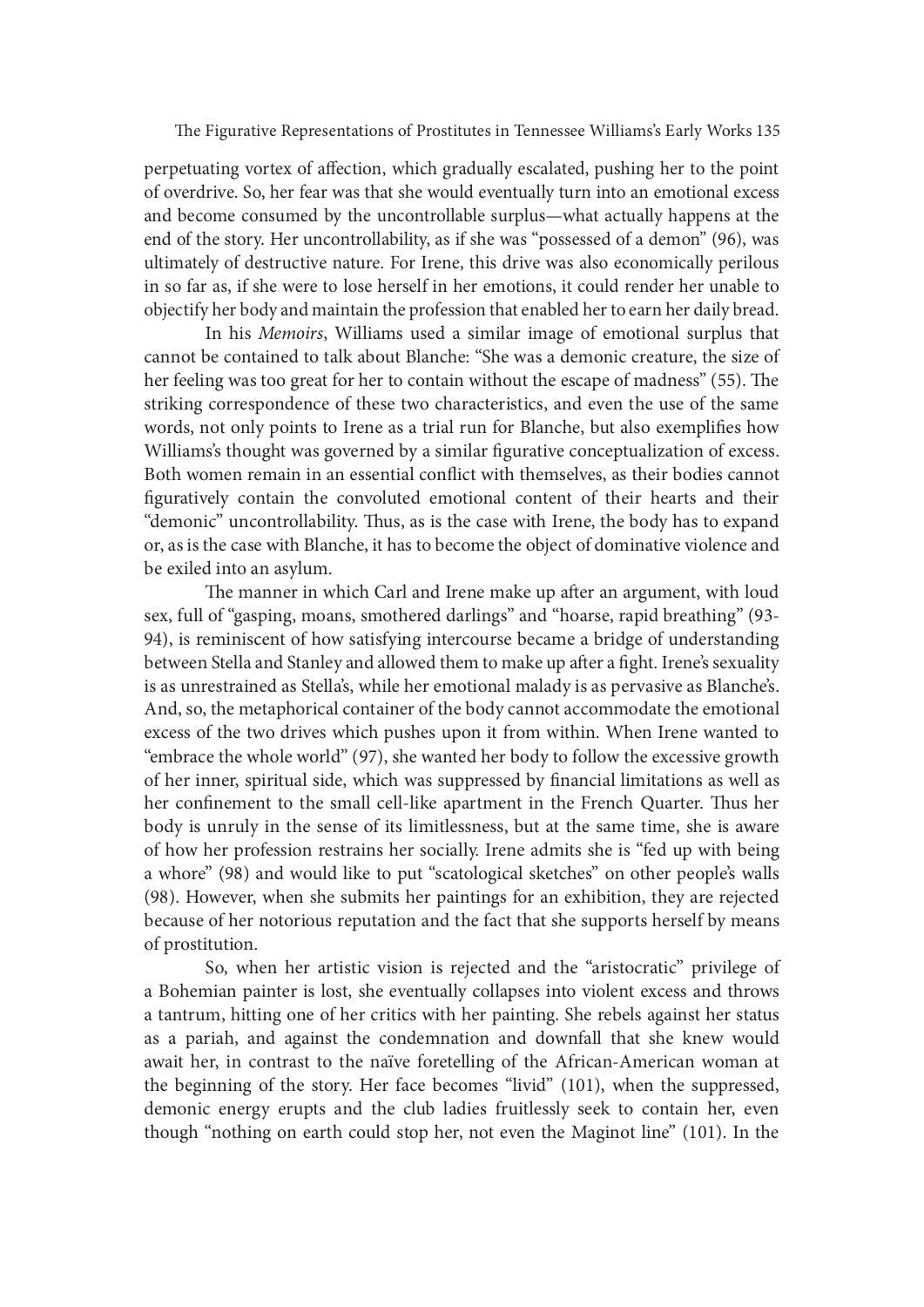midst of a fight, she seems to expand again, her dress is torn and one of her breasts is revealed, symbolically expressing her bolstering physicality, hidden by the temporary entourage of propriety. The unmanageable violence of her ire overpowers all those who try to oppose her: "Millions of voices seemed to shout together, but over them was always her voice" (101). Thus Irene is blown up beyond all proportions, turned into excess, changed into uncontrollable, hyperbolic force that towers over everyone else and seeks to rebel violently against the constraints that curtail her.

## Bertha's Body in Decay

Bertha, from the short drama "Hello from Bertha," is another hustler with a disorderly, excessive body. Unlike Irene or Oliver, her physicality neither expands, nor is imprisoned in an imperfect perfection—in this text, the "body for sale" is subjected to atrophy and forcefully exiled. Also, contrary to previous plays, "Hello from Bertha" is not set in New Orleans's French Quarter, but in the "valley," the red-light district of St Louis, the town the playwright moved to with his parents at the age of nine, following Cornelius Williams's promotion at the International Shoe Company.

The play opens with a powerful image of inertia. In a brothel located in the "valley," Bertha, a despondent, middle-aged, blonde prostitute is lying prostate in her bed, unable to move. She is suffering from an ailment that is not named, but there is little doubt she will soon pass away. The very first line of the play, the question Goldie, the manager of the brothel, directs at her: "Bertha, what are you going to do?" (171) is not actually a question but an attempt at forcing the sick hustler to realize that she has no future. Its fatalistic undertone is reminiscent of the question that plagues Amanda in Glass Menagerie: "So what are we going to do the rest of our lives? Stay home and watch the parades go by?" (18). Like a number of Williams's Southern belles and harlots, Bertha is doomed, and what the playwright documents in the drama is her harrowing swansong.

Goldie's business suffers from Bertha's inertia and her unproductive occupation of one of the rooms—as she explains, the "girls" need the space she is staying in for their clients. Prior to her intervention, she allowed Bertha to stay bed-ridden for two weeks, waiting for her to recover, but the wait has turned into a wake. Bertha's sickness immobilised her and drained her of energy, as her body is dissolving under the pressure of heartache and advancing depression. She cannot move or undertake any constructive action and in response to Goldie's questions and reassurances, she moans and tosses around in bed, like a wounded animal trapped in a snare. Bertha deflects her manager's questions, repeats her obscure, laconic retorts and zones out, moving back and forth in a diseased delirium.

The mournful inertia she suffers from is both fatal and debilitating, and it adumbrates no recovery, meliorism or control. Goldie proposes summoning a priest and a doctor for Bertha, but the dying prostitute refuses to see either. Neither her body nor her soul can be remedied, since the source of her excessive, feverish atrophy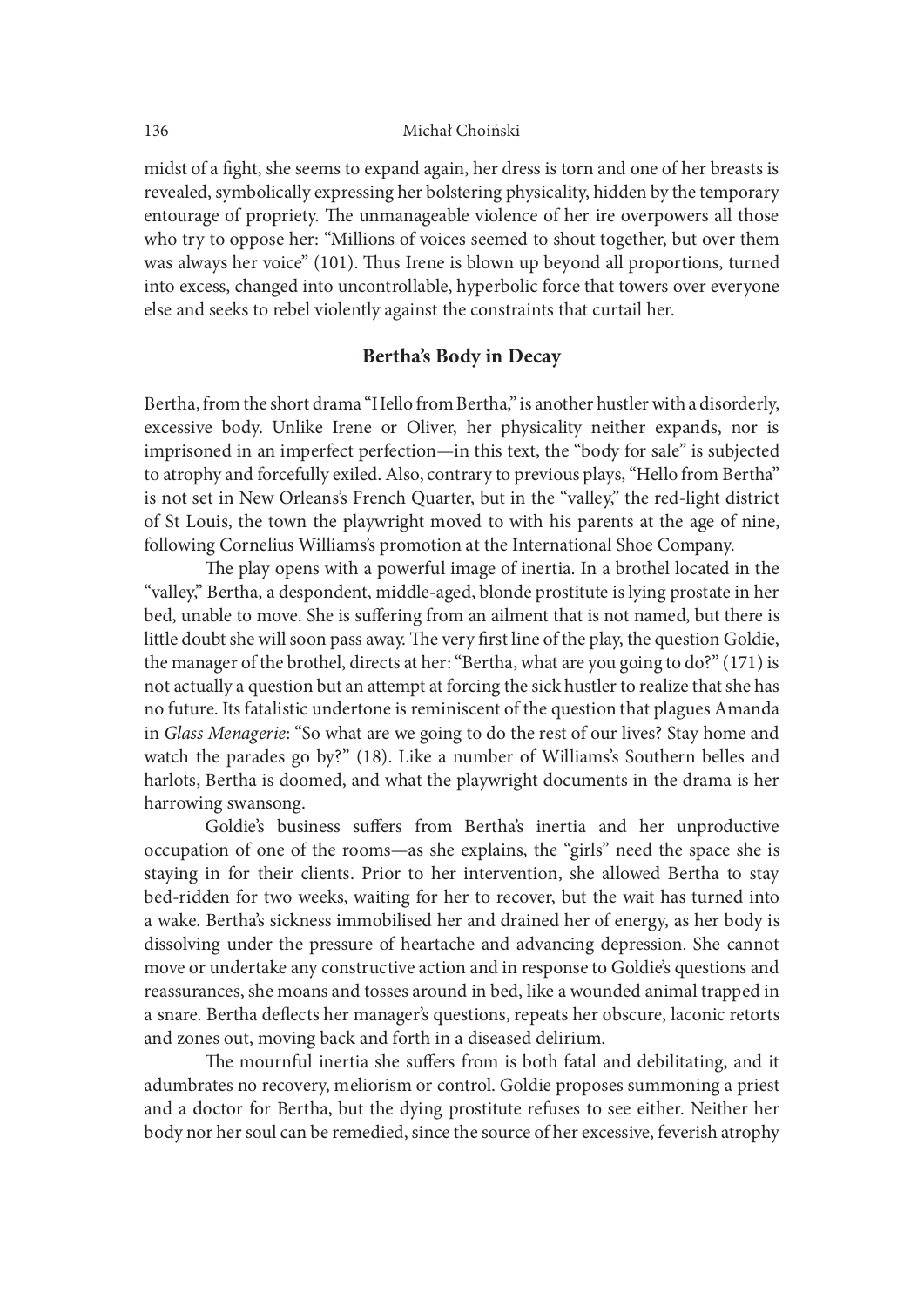is very deeply rooted—she is haunted by the memory of her former love, Charlie, a hardware seller from Memphis, with whom she had a passionate affair at the "back room" of his store. Bertha keeps slapping the bed and her voice transforms into a "sobbing mumble," whenever she desperately calls out for her "Sweet Charlie"  $(173)$ . The memory of her former lover is a source of pain to her, but also, the only anchor for her mind, which becomes focused solely on his image.

But for all her grief and anguish, Bertha remains proud, clinging to the dignity of dying and the nobility of love. While her profession entailed her sleeping with numberless men, and the objectification of her body, her heart remains sentimentally dedicated to Charlie. Williams seems respectful of that devotion. Bertha's painful exclamation, "I love you so much it makes my guts ache to look at your blessed face in the picture!"  $(178)$  stresses his absence and the aridness of her love. The only thing she is left with is a picture of Charlie, which she worships like an icon—other than that, she is bankrupt, diseased and forlorn. Devoid of any kind of leverage, the sole resource she possessed, her body which she was selling away in the brothel can no longer support her, both figuratively and literally. Bertha's physical inertia translates into how barren and useless her body has become. When she shouts out hysterically to the non-present Charlie, lying in bed in a "catatonic state" (177), it is an outburst of desperation, an exorbitant spasm prophesies her impending departure.

Bertha dissolves and fades away in the eyes of the audience. At the end of the play, Goldie summons an ambulance which takes her dying colleague to a hospital, where she would be put into a "nice, clean ward" (179). This removal is symptomatic of Williams's representation of the loss of identity and the mental malady he once observed in his sister. The heartbroken prostitute is objectified and exiled from the brothel as an unfitting element which cannot be put to any use, and which disturbs the decorum. The hyperbolic pressures have rendered Bertha unseemly and out of place, and as an excessive, awkward pariah she has to be evicted, and her dissolution as a person becomes tantamount to her death. Just like Miss Collins in Portrait of Madonna, Bertha plans to leave a farewell letter to her old lover. In her final words, she dictates the note to Lena, another fellow prostitute, who only pretends to set it down. This goodbye note, a sad testament to her life is never to actually be written down, let alone delivered to the addressee. In the letter, Bertha declares that she is sane, calls for Charlie to come over and bail her out for "old time's sake" and signs the message as "old sweetheart, Bertha" (180).

The removal to the asylum and the unwritten letter are the final markers of Bertha's entropy. She dissolves under the hyperbolic pressure of her sentimental love for Charlie, contrasted with her profession, in which, instead of romantic involvement, there was a pecuniary exchange of the body for money. This pressure is further aggravated by the sense of loss, for Bertha realizes that, given her condition, she has no hope of being reunited with Charlie, or even making him remember her. Thus, she breaks and the collapse of her body and her physical removal from her room in the brothel augurs her complete dissolution and death.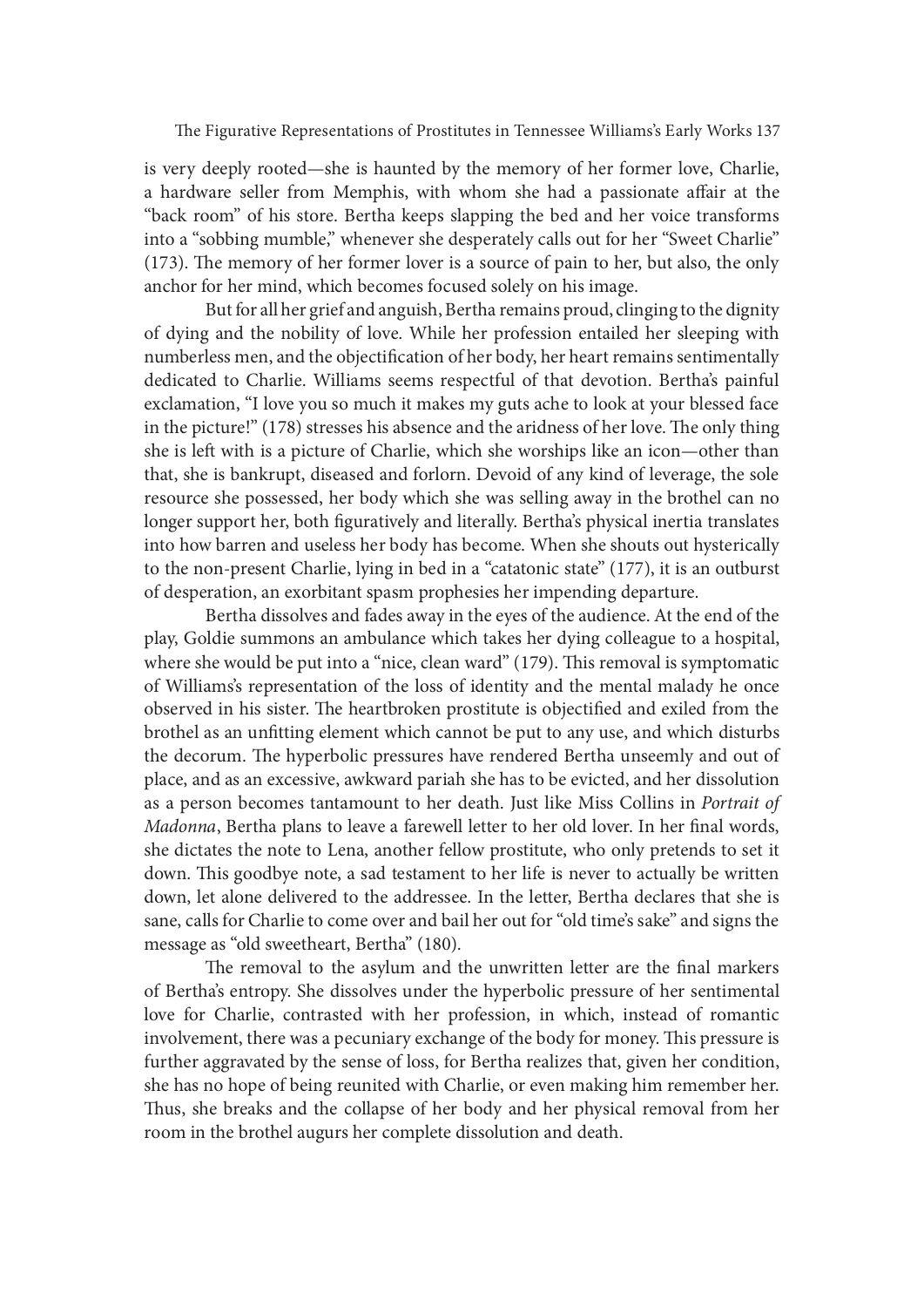## Oliver's Statuesque Body

While Irene's physicality expands into a boundless excess, the body of Oliver Winemiller from "One Arm" remains fixed in a state of serene stasis. In the story, he was one of three male hustlers who could be found in the winter of 1939 on a certain corner of Canal Street in New Orleans. This "unforgettable youth" (196), a former light heavyweight champion boxer of the Pacific fleet who had lost an arm in a car accident, looked like a "broken statue of Apollo" and percolated the "coolness and impassivity of a stone figure" (196). While other two male prostitutes would energetically seek to solicit clients, Oliver remained motionless and speechless, waiting to be spoken to. His statuesque impassivity remained undisturbed, regardless of the weather, and in rain his drenched clothes "held to his body as smooth as the clothes of sculpture" (197). Visibly, Williams designs the narrative to stress the narrator's infatuation with Oliver. The text is permeated with delicate, but visibly obsessive references to his body, and the density of the description iconically represents the extent to which Oliver's physicality remains an aesthetic object of compulsive fascination. Just as it is stressed by Michael Hooper, in the 1940s Williams employed the short story to encapsulate the powerful impact the newly discovered "gay underworld" exerted on him and "made them compelling material upon which to draw" (Hooper 97).

Olivier's body is defined by its brokenness, and the eponymous synecdochical arm. Much as he resembles a Greek sculpture, and much as his physique exudes aesthetic perfection, the form of his body was effectively ruined by the car accident. The mutilation corrupted carnal perfection, turning it into imperfection, deconstructing the classical decorum of his body, obstructing its balance and proportion. Thus, the hyperbolic paradox of Oliver's body is that the potency for perfection is encased in an imperfect form, setting the contrastive ideas of aesthetic wholeness and deficiency against each other.<sup>6</sup>

As with other mutilated characters of Williams's fiction, the brokenness of Oliver's body also represents the scars in his mind. In another text, The Mutilated, Trinket distances herself from love and passion to hide the fact that she has had a mastectomy, and she remains starved of a love which she denies herself. A similar self-revulsion drives Oliver to objectify his body, drain it out of passion and sell it in Canal Street. He seeks to escape from his broken form and his incompleteness. In this sense, the accident turns Oliver into a fugitive grotesque, both on the inside and the outside and his passive and statuesque exterior hides the extent of his post-traumatic malady. The tragic loss of an arm reached deep, right into the "center of his being," Trinket distances herself from love and passion to hide the fact that she has had<br>a mastectomy, and she remains starved of a love which she denies herself. A similar<br>self-revulsion drives Oliver to objectify his body, drai the stump of the arm he had lost" (197). This second, newborn identity briskly began

<sup>6</sup> Brian M. Peter attaches vital significance to the figurative framework of "One Arm" (as well as "Desire and the Black Masseur"), and its paradoxes. To him, Williams's language "reflects the impact of society's often limiting approach to non-conventional romantic options" (109).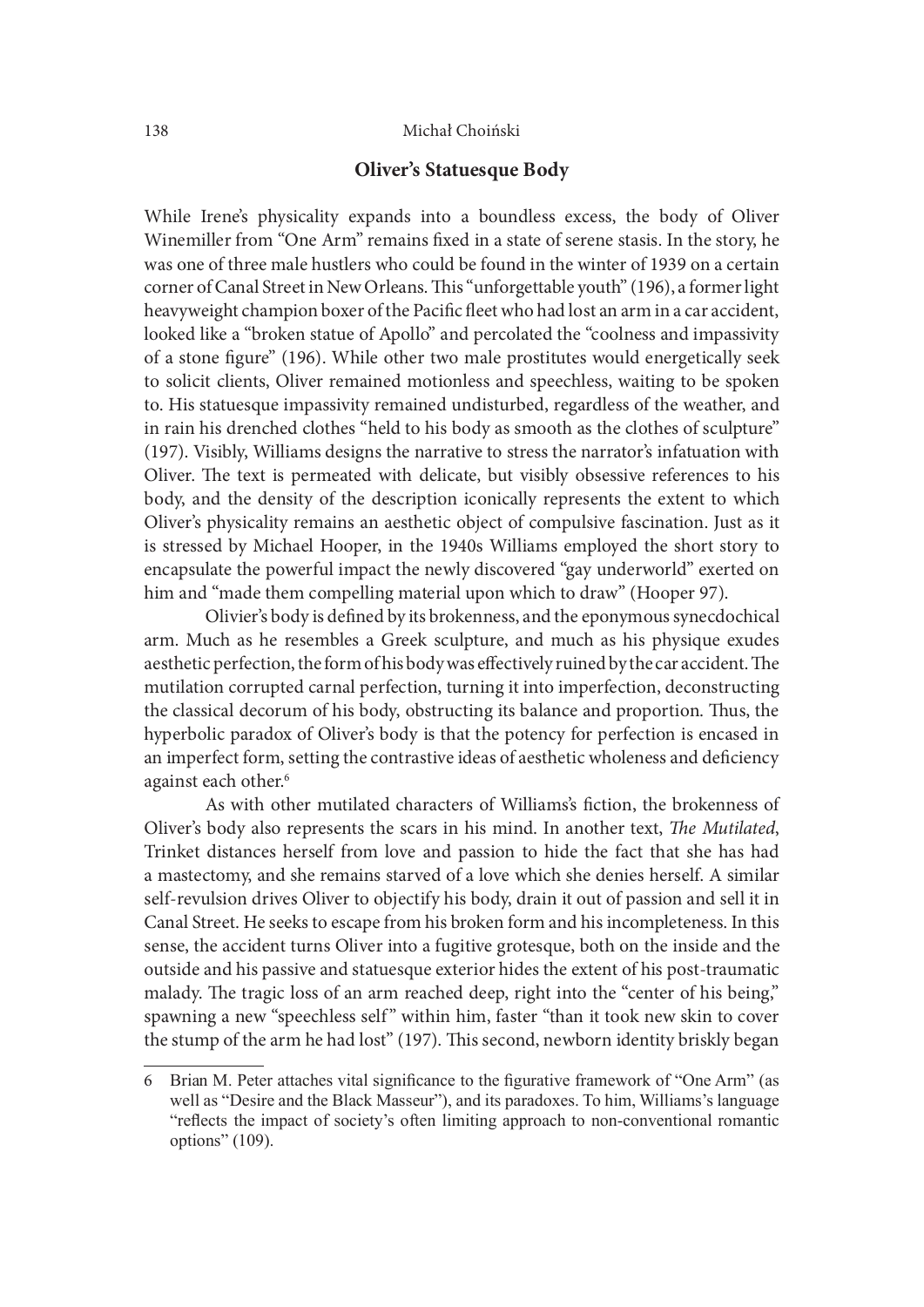to "look about for destruction" (197), pushing him to take on prostitution, to become restless and emotionally detached, and ultimately, to murder a wealthy client who wanted him to take part in a blue movie.

The metaphor of a motionless and emotionless statue is central to Williams's representation of Oliver's body. Similarly, the transactions he engages in are formal, repetitive and devoid of passion, as if his clients were buying a ticket to see a piece at an art gallery. This excessive lack of emotionality and hyperbolic reduction of the body to a soulless, artistic object generates an emotional void which becomes filled when, in the death ward, Oliver receives an avalanche of love letters from his old clients. Not only is the content of these letters deeply emotional, but also, as they are written on fine, white paper and faintly scented, their material form connotes sensuality. The messages expressed their distress upon the news of Oliver's pending execution, and stressed that the time they spent together haunted their minds, due to the a mixture of the charm of the defeated combined with youth and physical charm. As a person awaiting the death penalty, Oliver "had for these correspondents the curtailed and abstract quality of the priest who listens without being visible to confessions of guilt" (200). He is a perfect object of reverence for his former clients—he knows their dark, promiscuous secrets, and they feel they have the obscure right to confide in him. At the same time, he remains inaccessible, first as an incarcerated inmate, second, a man with a pending death sentence, and, in a sense, remains a safe emotional investment, a phantom partner who cannot hurt them. In this sense, Oliver will take his clients' confessional expressions of love to his grave.

The transactions that took place on the corner of Canal Street, in which Oliver's clients paid him for his body, are fundamentally subversive in so far as they received almost the opposite of what they paid for. Oliver's clients gave him money for intercourse without passion, aimed solely at carnal gratification. What they received in return for their payment, however, was a life-changing event that divulged for them a haunting passion and love. In this sense, Olivier's excessive emotional detachment, brokenness and self-loathing created a space in which his clients could fill themselves completely and in which, paradoxically, his statuesque indifference was a catalyst for romantic love and sensual longing.

## **Conclusions**

The three images of "bodies for sale" discussed in the article, Irene's corporal expanse, Oliver's statuesque brokenness and Bertha's inert atrophy, share a common figurative denominator. They are ostensibly hyperbolic due to the overwhelming compulsion for the corporeal they entail, and the persistent focus on the body that is positioned and typified in different excessive manners. In fact, the overall representation of prostitutes one finds in Williams's plays, short stories and poems steadily revolves around figurative excess. Such an aesthetic mode, which consisted of blowing things out of all proportion, disturbing the decorum and juxtaposing the opposites, was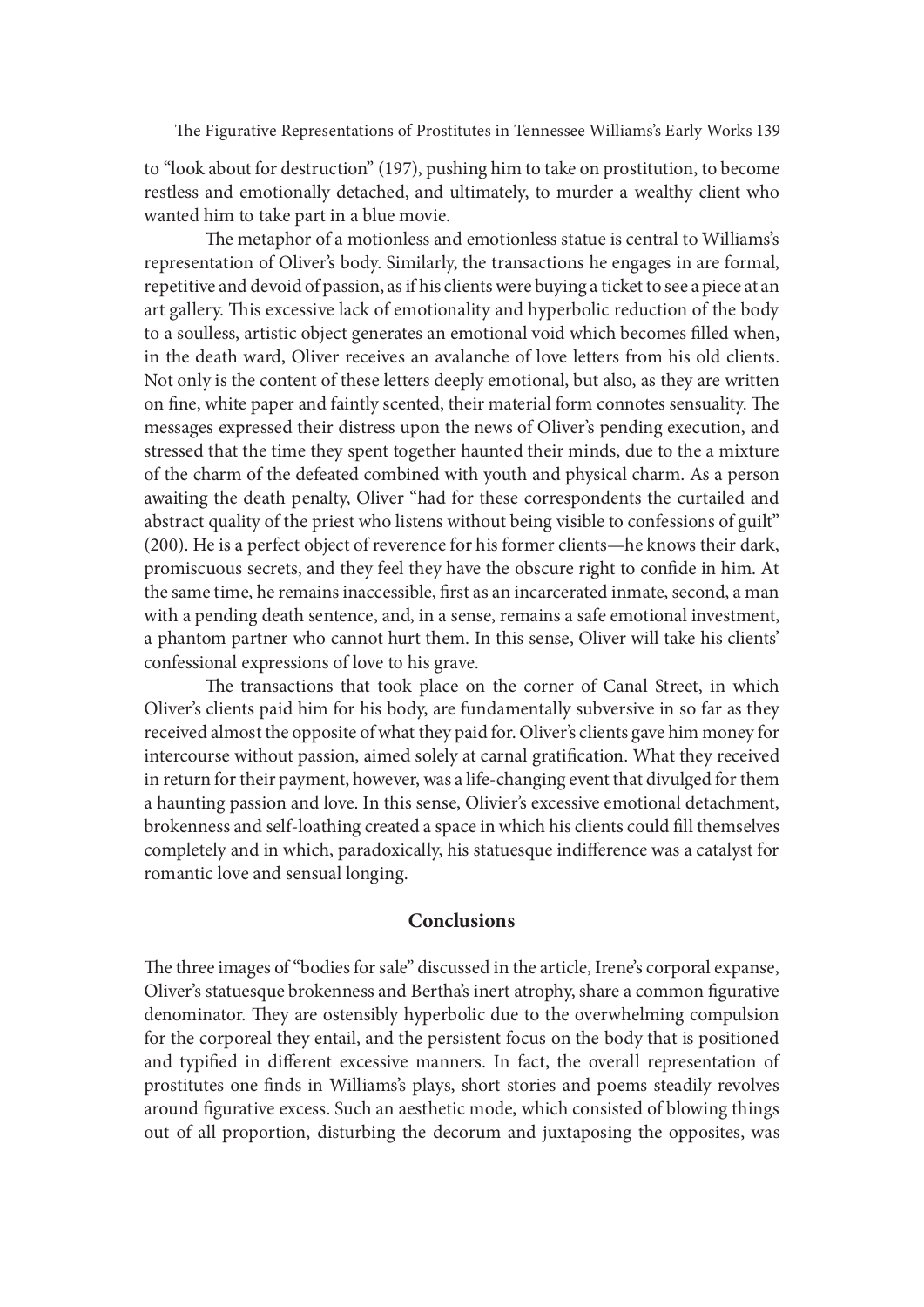more than fitting for Williams to represent the discordant nature of trading with sex, in which the carnal seeks to suppress the spiritual.

At the same time, ostensibly, prostitution was not immoral for Williams. In his portrayal of Irene, Oliver and Bertha, one can sense a great deal of positive sentiment or even deference for their struggle. This cannot be interpreted merely as the author's nostalgia of his promiscuous adventures—in his writings, Williams had acknowledged the complexity of the harlots' emotional and physical predicament. And, as a true artist, he used it to study human behavior, to understand the impulses that govern the heart and to peek into the carnal side of human nature, as well as the deep longing for love and passion that all people share. In fact this is the very thing which became William's artistic signature.

## Works Cited

- Bak, Johnson S. Tennessee Williams: A Literary Life. New York: Palgrave Macmillan, 2014. Print.
- Boxill, Roger. Modern Dramatists: Tennessee Williams. New York: Macmillan Education, 1987. Print.
- Claridge, Claudia. Hyperbole in English. Cambridge: Cambridge University Press, 2010. Print.
- Falk, Sigini. Tennessee Williams. New York: Twyne, 1961. Print.
- Griffin, Alice. Understanding Tennessee Williams. Columbia: University of South Carolina Press, 1995. Print.
- Harpham, Geoffrey Galt. On the Grotesque: Strategies of Contradiction in Art and Literature. Princeton: Princeton University Press, 1984. Print.
- Holditch, Kenneth D. "Tennessee Williams in New Orleans." Magical Muse: Millennial Essays on Tennessee Williams. Ed. Ralph F. Voss. Tuscaloosa: University of Alabama Press, 2002. 193-206. Print.
- Hooper, Michael S. D. Sexual Politics in the Work of Tennessee Williams: Desire Over Protest. New York: Cambridge University Press, 2012. Print.
- Johnson, Christopher D. 2010. Hyperboles: The Rhetoric of Excess in Baroque Literature and Thought. Cambridge: Harvard University Press, 2010. Print.
- Lahr, John. Tennessee Williams: Mad Pilgrimage of the Flesh. New York: Northon, 2014. Print.
- Paller, Michael. "The Escape That Failed—Tennessee and Rose Williams." Magical Muse: Millennial Essays on Tennessee Williams. Ed. Ralph F. Voss. Tuscaloosa: University of Alabama Press, 202. 70-91. Print.
- Peter, Brain M. "Queer Semiotics of Expression: Gothic Language and Homosexual Destruction in Tennessee Williams's 'One Arm' and 'Desire and the Black Masseur.'" Tennessee Williams Annual Review 8 (2006). 109–121. Print.
- Saddik, Aneette. Tennessee Williams and the Theatre of Excess: The Strange, the Crazed, the Queer. Cambridge: Cambridge University Press, 2015. Print